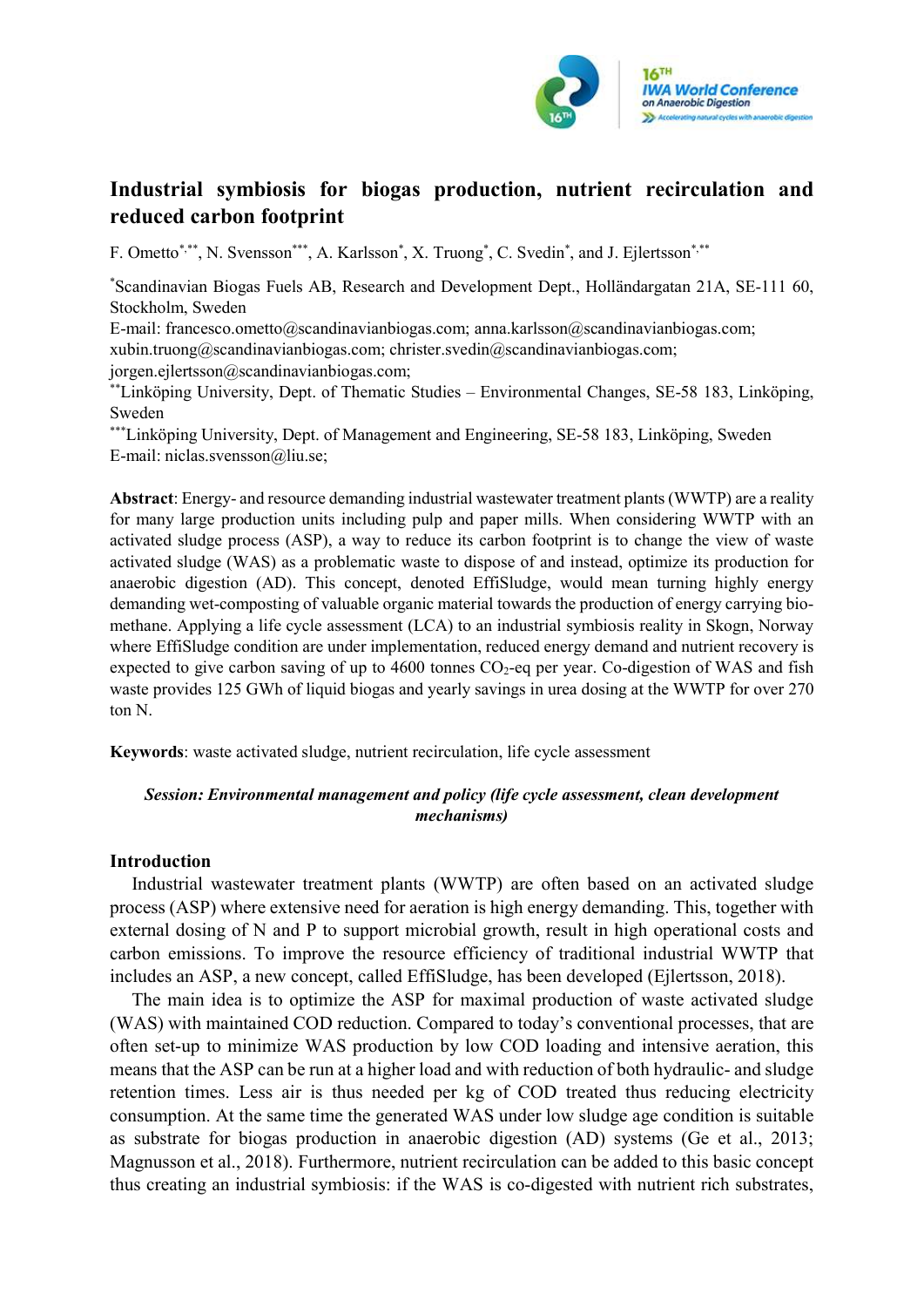recirculation of the reject water from dewatering of the digestate into the wastewater treatment can provide nutrients for the ASP thus reducing the need for external dosing of N and P.

This industrial symbiosis concept is currently set-up at the pulp and paper mill in Skogn outside Trondheim (Norway). WAS from the wastewater treatment processing effluent from the mill, is co-digested at mesophilic condition with waste from Norwegian fish farming (Figure 1). The process, run in semi-CSTRs, is high loaded with ammonium nitrogen levels of around  $4 g L<sup>-1</sup>$  and it has a designed yearly production of 125 GWh of liquid biogas.

The effect of the changed regime of the WWTP under EffiSludge condition is here evaluated applying life cycle assessment  $(ICA)$  in term of  $CO<sub>2</sub>$ -emissions. The impacts related to a reduced need of aeration and a reduced sludge retention time (from around 12 to 4-8 days), combined with the possibility to replace commercial urea and phosphoric acid with reject water from the CSTR-process, are considered.

#### Material and Methods

Data from the existing wastewater treatment (ca. 20 000  $m<sup>3</sup>$  per day) at the Skogn mill has been used to estimate the greenhouse gas emissions as  $CO<sub>2</sub>$  equivalents per kg of  $CO<sub>D</sub>$  going into the wastewater treatment at Skogn (Figure 1a) and compared to EffiSludge conditions based on expected changes in overall energy demand and nutrient dosing (Figure 1b).

For the base scenario the measured daily energy demand is 39MWh for the whole wastewater treatment (Figure 1). Within the ASP the sludge age is fixed to 12 days and sludge production is 0.2 kg SS kg<sup>-1</sup> COD<sub>degraded</sub>. The nutrient demand is equal to 750 kg N and 120 kg P per day provided by external dosing of urea and phosphoric acid. In the EffiSludge scenario we estimate that the need for electricity in the aeration will be reduced by half while 100% of externally added N and 50% of P can be replaced by recirculation of reject water from dewatering of the digestate from the CSTRs.

The effect of the reduction of the electrical consumption in the aeration on the greenhouse gas emissions was calculated using values both for "Norwegian electricity production" (NOR) and for an average "European electricity production" (EUR). Carbon emissions were calculate based on ECOINVENT carbon factors applied to electricity  $(0.03 \text{ and } 0.48 \text{ kgCO}_2\text{-eq kWh-1})$ respectively), nitrogen (3.19 kg  $CO_2$ -eq kg<sup>-1</sup> N) and phosphoric acid (0.97 kg  $CO_2$  kg<sup>-1</sup> H<sub>3</sub>PO<sub>4</sub>).



Figure 1. Base scenario (A) representing conventional WWT at pulp and paper mills, and case scenario (B) considering EffiSludge alternative approach where WAS is co-digested with fish waste.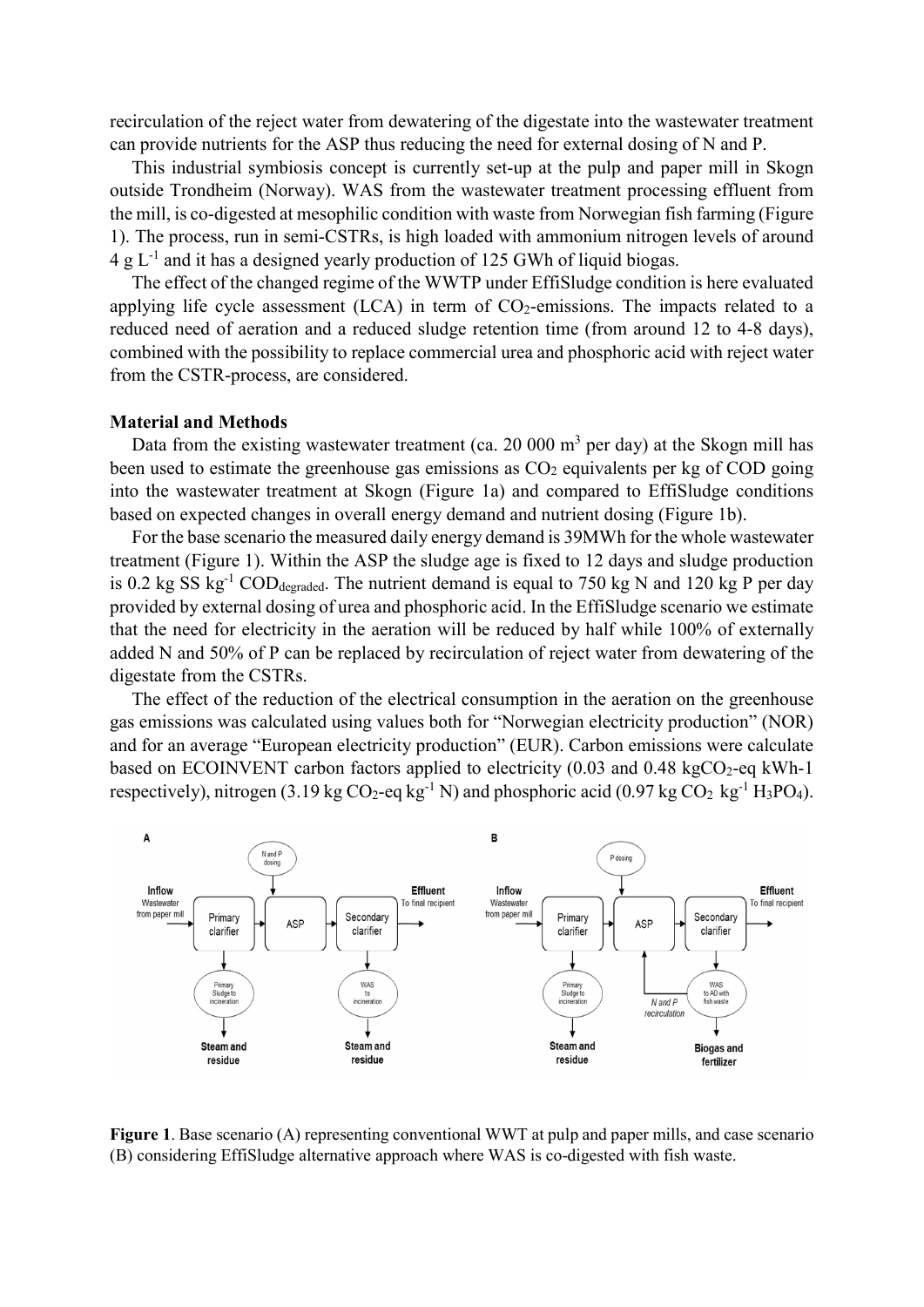### Results and Conclusion

The calculated carbon emission, given as  $CO<sub>2</sub>$  equivalents per kg of COD, is in the base scenario equal to 0.05 and 0.24 depending on the carbon factors used (NOR and EUR respectively). When the carbon factor for NOR is used the main contributor to the carbon emissions are the nutrients dosed in the ASP (corresponding to  $0.03 \text{ kg CO}_2$ -eq for N and  $0.005$ )  $kg CO<sub>2</sub>$ -eq for P). Conversely, if the factor for EUR is used the main contributor is the electricity consumed in the aeration of the wastewater treatment process (corresponding to  $0.02 \text{ kg CO}_2$ eq).

At EffiSludge conditions the carbon emissions from the wastewater treatment is estimated to be reduced to 0.01 kg  $CO_2$ -eq with NOR and 0.10 kg  $CO_2$ -eq with EUR. If recalculated to annual CO2-emissions from the wastewater treatment the emission savings by the introduction of the EffiSludge concept would be 1400 tonnes (83% savings) with NOR and 4600 tonnes (57% savings) with EUR. This roughly corresponds to driving a fully loaded (32 tonnes) EURO5 truck 12 and 40 times around the world, respectively. The biogas produced in the semi-CSTRs (corresponding to  $\sim$ 100 GWh) will replace fossil fuel in busses in the city of Trondheim and in trucks and will mean a reduction in  $CO<sub>2</sub>$ -emissons of roughly 34000 tonnes.

Overall, the considered concept appears to be an effective solution for carbon saving within industrial wastewater treatments. The specific impact of EffiSludge depends on the carbon factors applied but also highly on the possibility to run the extended industrial symbiosis concept where external addition of N and P to the ASP is replaced with internally recirculated nutrients.



Figure 2. Climate change emissions (GWP<sub>100</sub>) expressed in  $CO_2$ -eq for the waste water treatment of the Skogn paper mill. Results for different electricity production systems before and after the EffiSludge process implementation.

## Acknowledgements

This work is founded by the European LIFE programme (n. LIFE14 CCM/SE/000221) and the Swedish Biogas Research Centre (BRC) based at Linköping University. The authors would like to thank Norske Skog Skogn and Biokraft for the financial support.